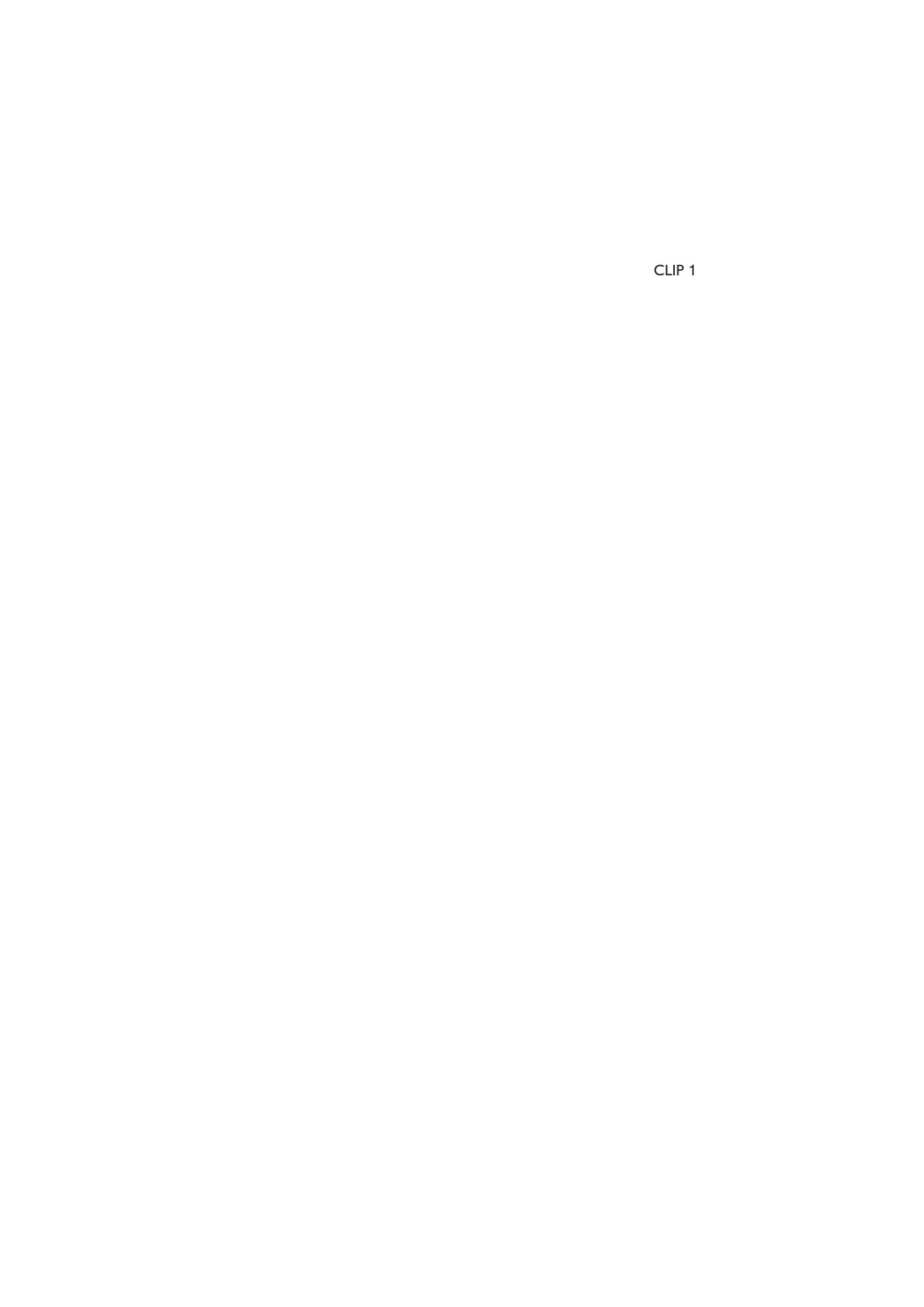

**Korpuslinguistik und interdisziplinäre Perspektiven auf Sprache Corpus Linguistics and Interdisciplinary Perspectives on Language**

# Bd./ Vol. 1

Herausgeber/ Editorial Board: Holger Keibel, Marc Kupietz, Christian Mair

Gutachter/Advisory Board: Heike Behrens, Mark Davies, Martin Hilpert, Reinhard Köhler, Ramesh Krishnamurthy, Ralph Ludwig, Michaela Mahlberg, Tony McEnery, Anton Näf, Michael Stubbs, Elke Teich, Heike Zinsmeister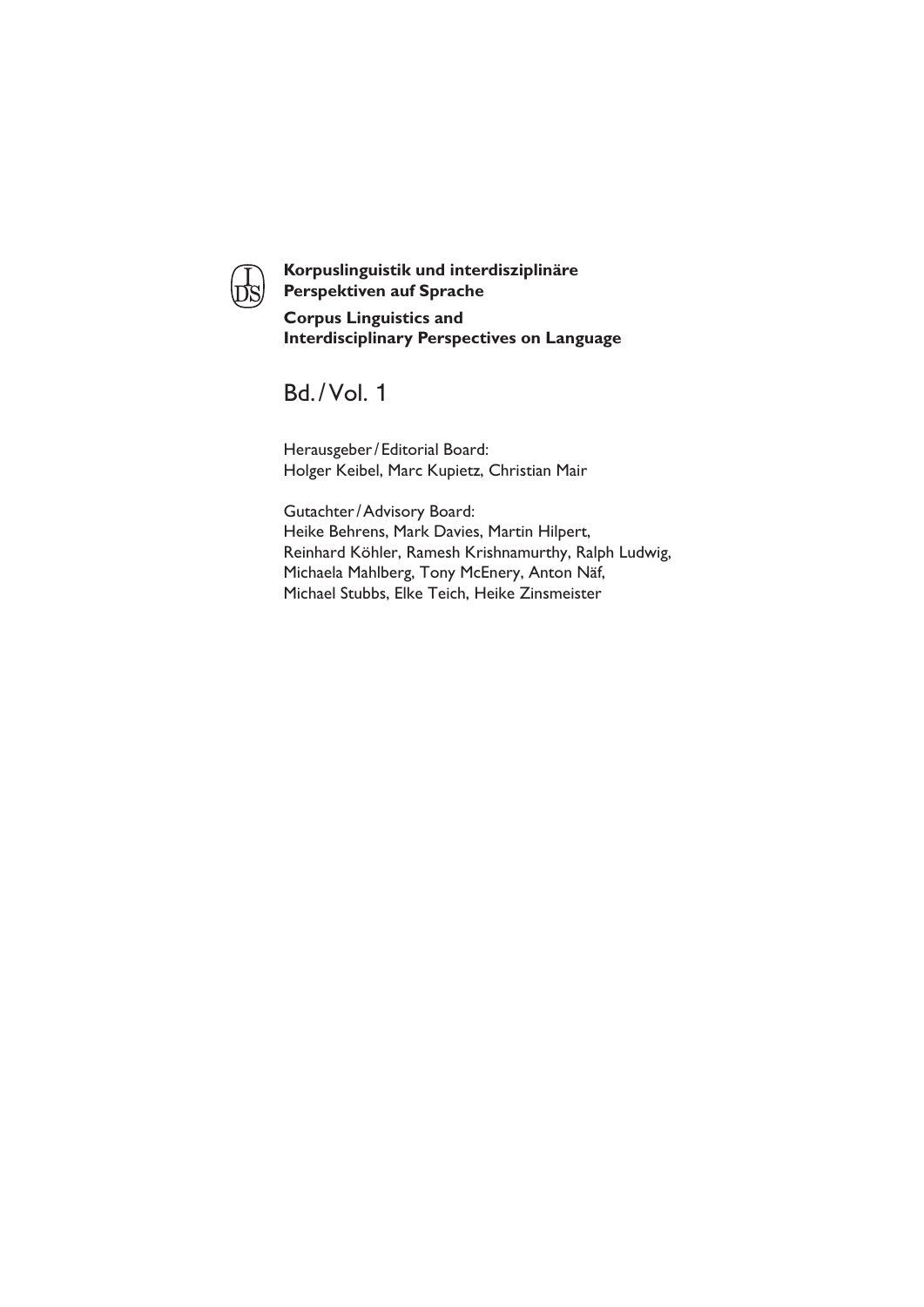**Marek Konopka/ Jacqueline Kubczak Christian Mair/ František Štícha Ulrich H.Waßner (Hgg.)**

# **Grammatik und Korpora 2009**

Dritte Internationale Konferenz

# **Grammar & Corpora 2009**

Third International Conference

Mannheim, 22.-24.09.2009

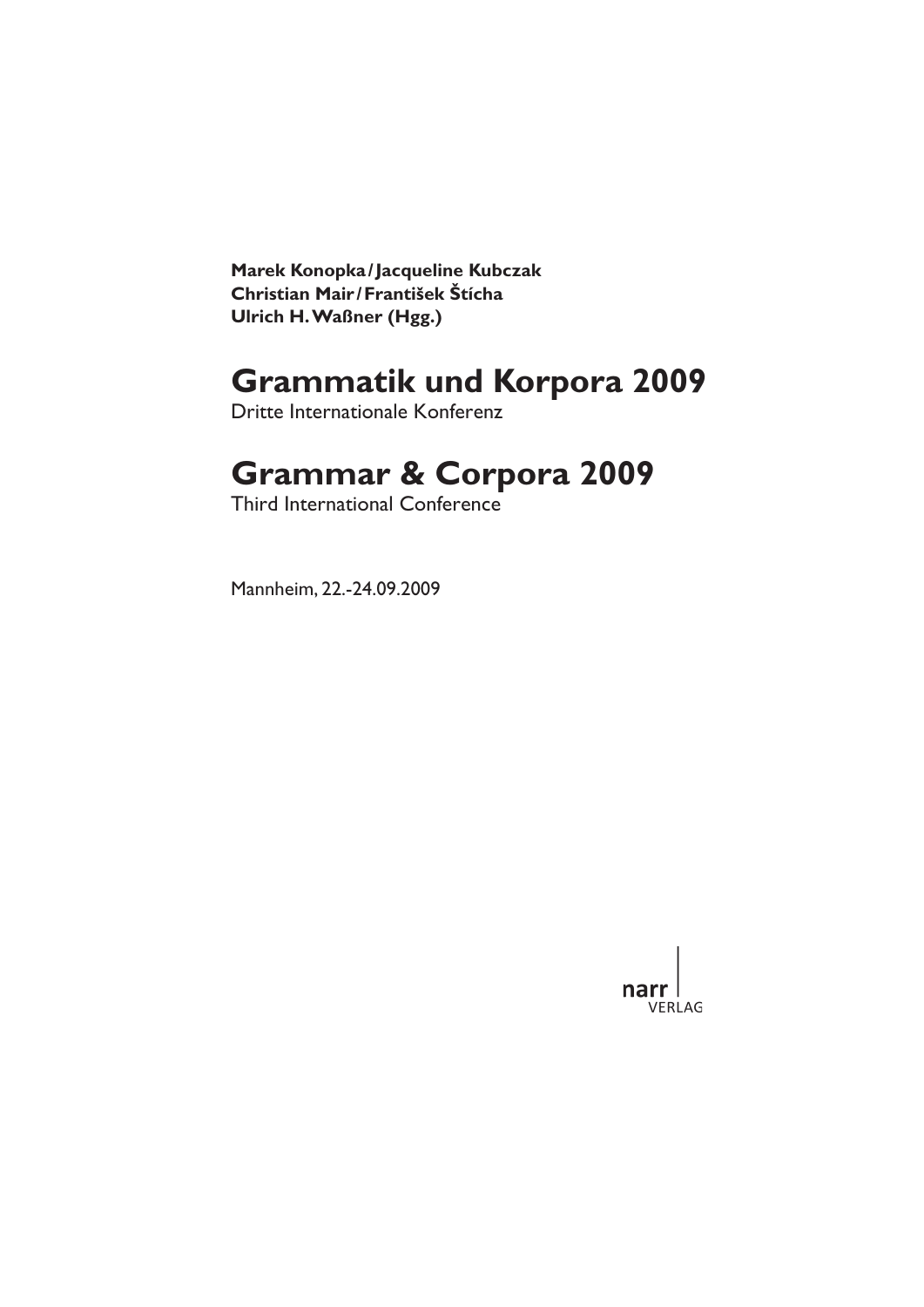Bibliografische Information der Deutschen Nationalbibliothek

Die Deutsche Bibliothek verzeichnet diese Publikation in der Deutschen Nationalbibliografie; detaillierte bibliografische Daten sind im Internet über <http://dnb.d-nb.de> abrufbar.

© 2011 Narr Francke Attempto Verlag GmbH + Co. KG Dischingerweg 5 · D-72070 Tübingen

Das Werk einschließlich aller seiner Teile ist urheberrechtlich geschützt. Jede Verwertung außerhalb der engen Grenzen des Urheberrechtsgesetzes ist ohne Zustimmung des Verlages unzulässig und strafbar. Das gilt insbesondere für Vervielfältigungen, Übersetzungen, Mikroverfilmungen und die Einspeicherung und Verarbeitung in elektronischen Systemen.

Gedruckt auf chlorfrei gebleichtem und säurefreiem Werkdruckpapier.

Internet: www.narr.de E-Mail: info@narr.de

Layout: Tröster, Mannheim Printed in Germany

ISSN 2191-9577 ISBN 978-3-8233-6648-5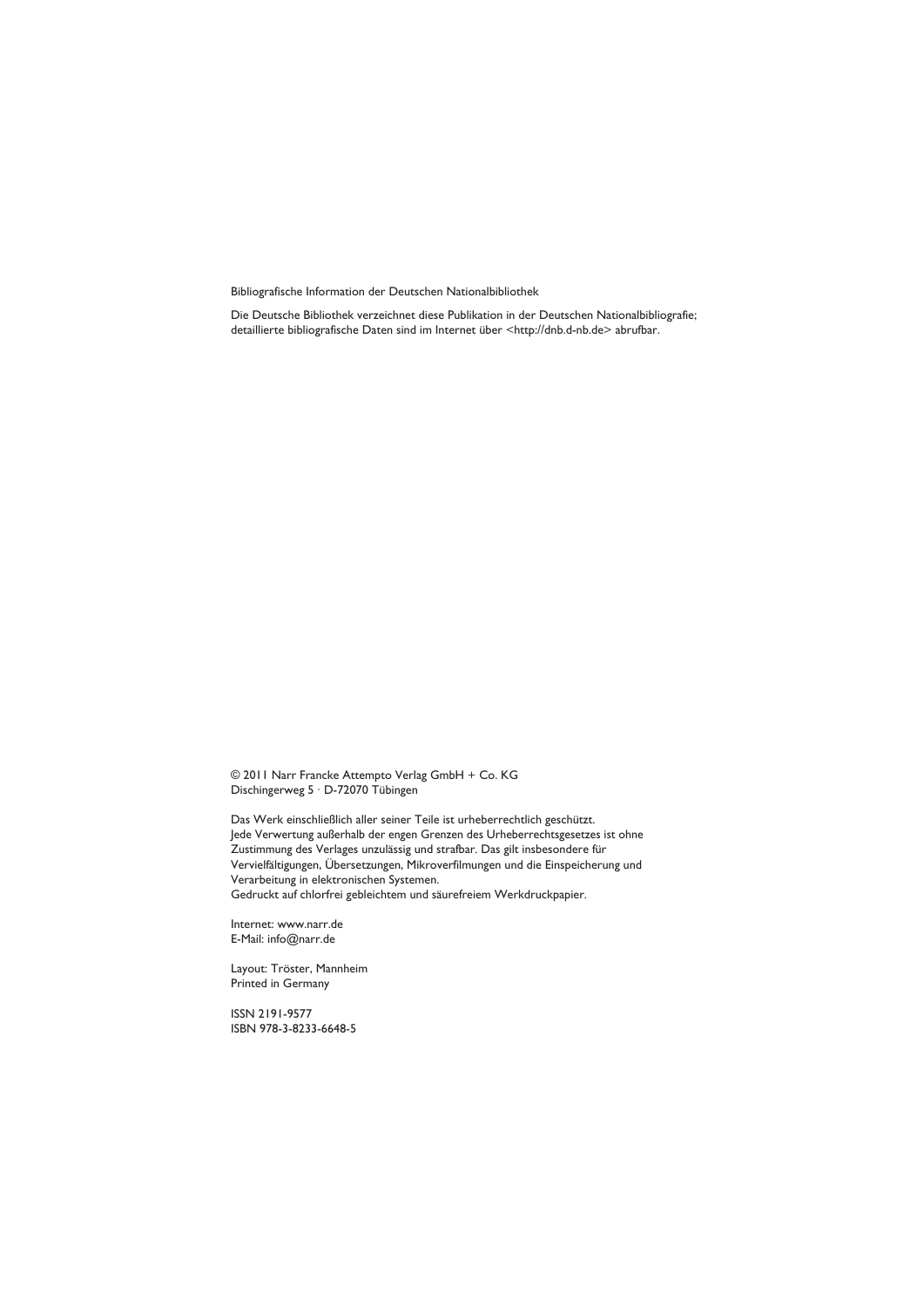## **Inhalt / Contents**

| Plenarvorträge / Keynote Speeches<br>I.                                                                                               |
|---------------------------------------------------------------------------------------------------------------------------------------|
| Bruno Strecker: Korpusgrammatik zwischen reiner Statistik und                                                                         |
| Douglas Biber / Bethany Gray: Is conversation more grammatically                                                                      |
|                                                                                                                                       |
| Françoise Gadet: What can be learned about the grammar of French                                                                      |
| Н.<br>Korpusgestützte Grammatikforschung/<br><b>Corpus-based Grammar Research</b>                                                     |
| Christa Dürscheid / Stephan Elspaß / Arne Ziegler: Grammatische<br>Variabilität im Gebrauchsstandard: das Projekt "Variantengrammatik |
| Reinhard Fiehler: Korpusbasierte Analyse von                                                                                          |
| Hagen Hirschmann: Eine für Korpora relevante Subklassifikation                                                                        |
| Franziska Münzberg: Korpusrecherche in der Dudenredaktion:                                                                            |
| Per Bærentzen: Einige neue Regularitäten im Gebrauch der                                                                              |
| Geert Stuyckens: Zum Wesen der Subjektlücken in Verbzweit-                                                                            |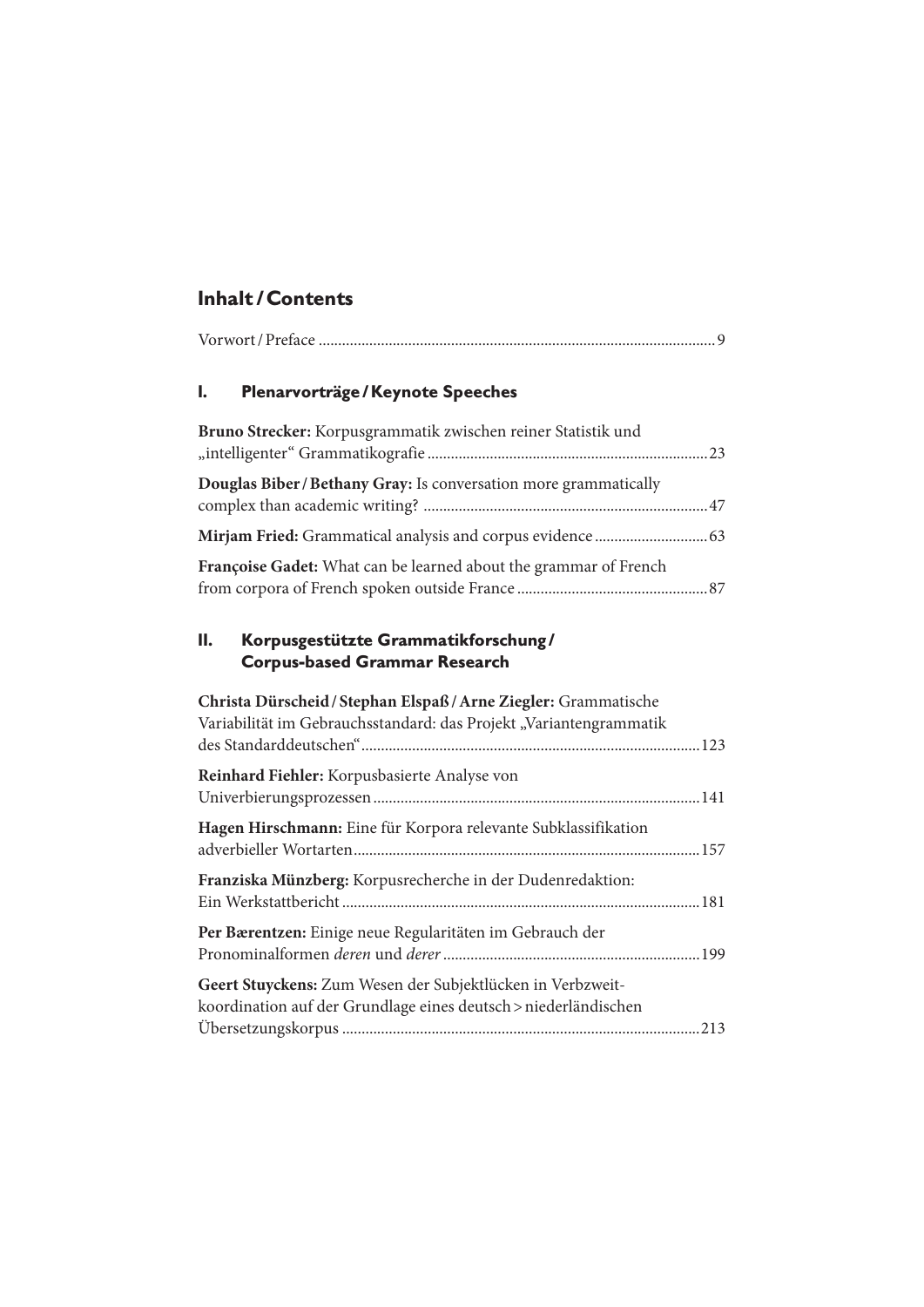#### 6 INHALT

| Elma Kerz: The role of low-level schemas in English academic                                                                              |
|-------------------------------------------------------------------------------------------------------------------------------------------|
| Markéta Malá: Copular clauses in English and in Czech -                                                                                   |
| Svetlana Gorokhova: The role of frequency effects in the selection<br>of inflected word forms: A corpus study of Russian speech errors267 |
| Francesca Strik Lievers: Constructing Judgments. The Interaction<br>between Adjectives and Clausal Complements in Italian 287             |
| Lisa Brunetti / Stefan Bott / Joan Costa / Enric Vallduví: A multilingual<br>annotated corpus for the study of Information Structure305   |
| Ш.<br>Methodologie korpuslinguistischer Grammatikforschung/<br>Methodologies of corpus-linguistic Grammar Research                        |
| Holger Keibel/Cyril Belica/Marc Kupietz/Rainer Perkuhn:<br>Approaching grammar: Detecting, conceptualizing and                            |
|                                                                                                                                           |
| Milena Hebal-Jezierska / Neil Bermel: Frequency and oppositions<br>in corpus-based research into morphological variation 373              |
| Stella Neumann: Contrasting frequency variation of grammatical                                                                            |
| Thomas Herbst / Susen Faulhaber: Optionen der Valenz-                                                                                     |
| Amir Zeldes: On the Productivity and Variability of the Slots in                                                                          |
| Cyril Belica / Marc Kupietz / Andreas Witt / Harald Lüngen:<br>The Morphosyntactic Annotation of DeReKo: Interpretation,                  |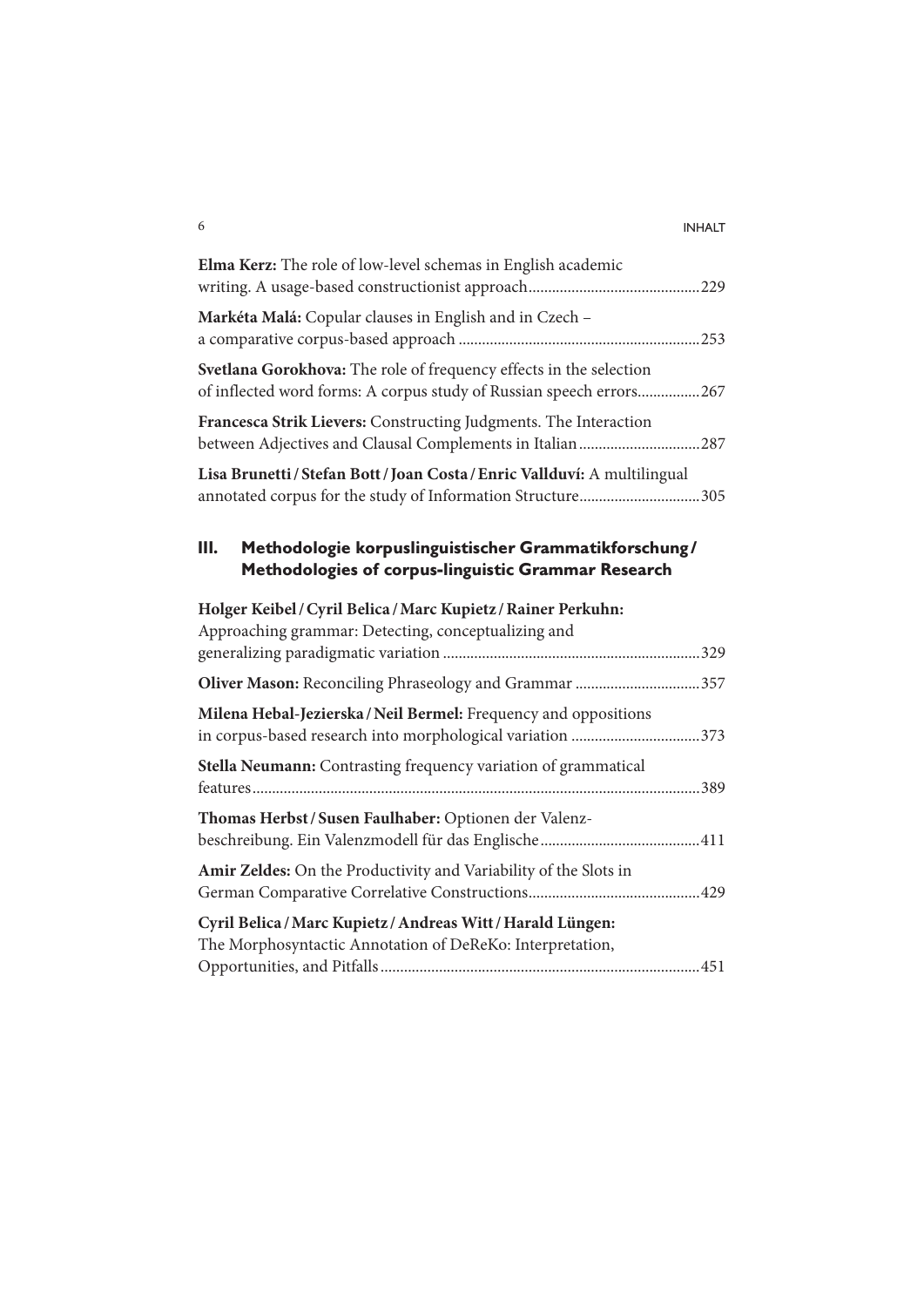### CONTENTS 7

# **IV. Einblicke in die aktuelle Forschung / Insights into current studies**

| František Štícha: Der kommunikative und der systembezogene<br>Status grammatischer Phänomene mit niedriger Häufigkeit 473                                                             |
|---------------------------------------------------------------------------------------------------------------------------------------------------------------------------------------|
| Said Sahel: Monoflexion als Erklärung für Variation in der                                                                                                                            |
| Georg Albert: Innovative Sprachverwendungen: Verbreitung<br>.495                                                                                                                      |
| Eva Breindl/Maik Walter: Kausalverknüpfungen im Deutschen.<br>Eine korpusbasierte Studie zum Zusammenspiel von Konnektor-<br>bedeutung, Kontexteigenschaften und Diskursrelationen503 |
| Manfred Stede/Uwe Küssner: Kausale Konnektoren in der                                                                                                                                 |
| Julia Richling: Diachrone Analyse eines Newsgroup/                                                                                                                                    |
| Tomas By: The Prolog version of the Tiger Dependency Bank531                                                                                                                          |
| Silke Scheible / Richard Jason Whitt / Martin Durrell / Paul Bennett:<br>Investigating diachronic grammatical variation in Early Modern                                               |
| Christopher Cox: Quantitative perspectives on syntactic variation:<br>Investigating verbal complementation in a corpus of Mennonite                                                   |
| Silvia Hansen-Schirra: Empirical profiling of LSP grammar 557                                                                                                                         |
| Olga O. Boriskina: Noun Cryptotype Analysis as an Approach to                                                                                                                         |
| Siaw-Fong Chung/Yu-Wen Tseng: Learning Prepositions:                                                                                                                                  |
| Svetlana Savchuk: The Russian National Corpus as a Tool for                                                                                                                           |
| Ruska Ivanovska-Naskova: Italian-Macedonian parallel corpus 599                                                                                                                       |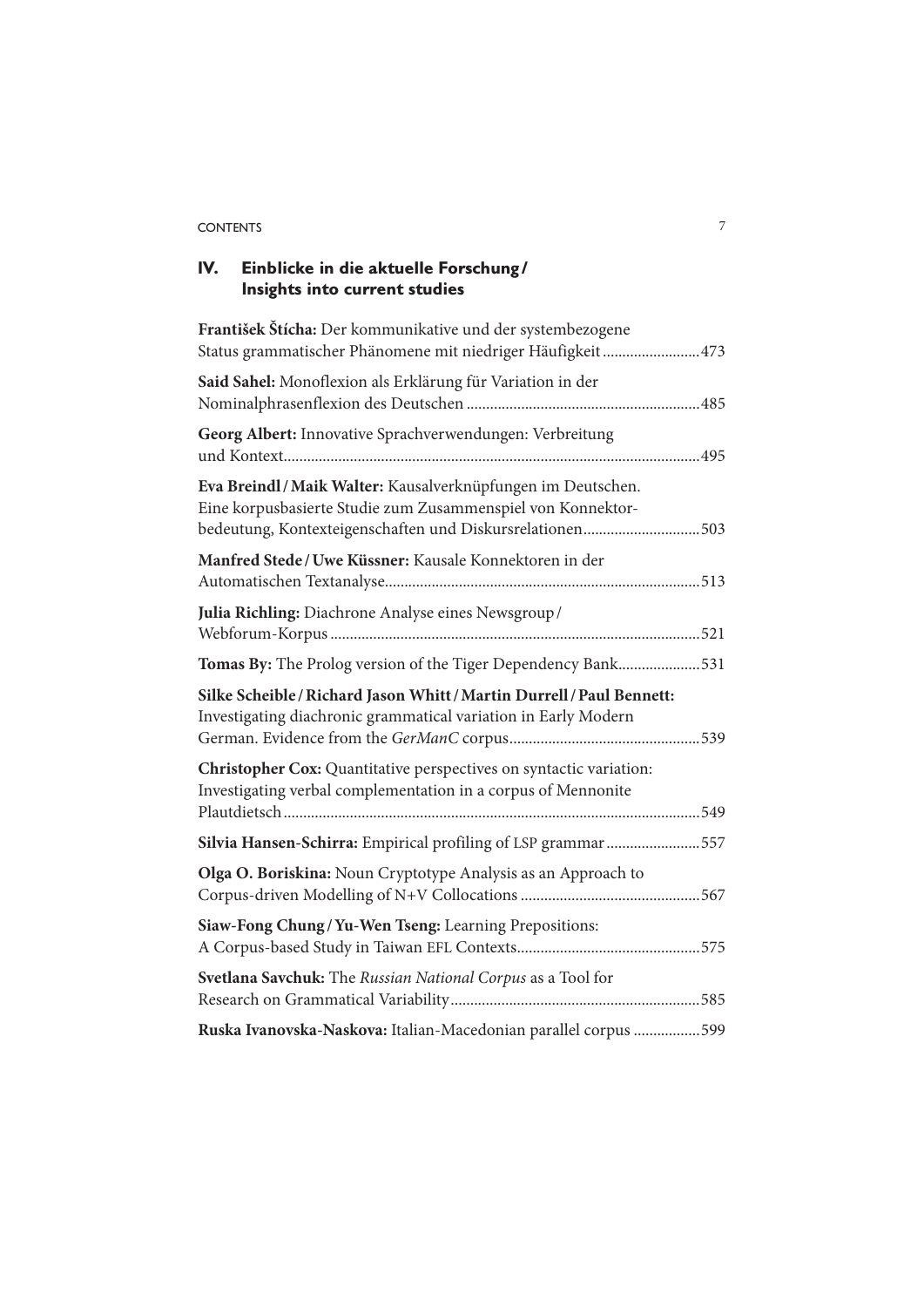#### SVETLANA SAVCHUK

## **The** *Russian National Corpus* **as a Tool for Research on Grammatical Variability\***

#### **Abstract**

The paper presents the Russian National Corpus (RNC) as a tool for research on grammatical variability. The RNC has all the necessary quantitative and qualitative characteristics to provide an adequate set of examples for various types of linguistic research. Being a representative collection of texts, the RNC reflects Russian language usage in two dimensions: 'horizontally' (in functional varieties) and 'vertically' (from a historical perspective).

Based on the corpus data, the problem of grammatical variation can be divided into three aspects:

- 1) the setting of the correlation of variants in contemporary language usage,
- 2) the study of the development that occurred during a certain period,
- 3) the comparison of these findings with the recommendations found in dictionaries and grammar manuals in order to evaluate the adequacy of these recommendations in real usage.

The capabilities of the RNC for linguistic investigation are demonstrated by means of corpus-based analyses of variants of genitive plural forms of masculine nouns (the names of those belonging to some branches of the armed forces have been chosen as an example).

#### **1. Introduction**

The corpus-based approach appears extremely useful and fruitful when researching grammatical variability and correlation between normative recommendations and real language usage. The following three aspects should be discussed in more detail:

1) If the focus is on the synchronic aspect, the co-existing variants should be studied concerning their distribution among different spheres of functioning, as well as social, professional variants of the language, etc.

This work was supported by the Fundamental Research Program in the Department of History and Philology at the Russian Academy of Sciences (RAS) "Text in sociocultural environment: levels of historical, literary and linguistic interpretation" and by the Fundamental Research Program of the Presidium of the RAS (project "Russian language of the 18th century: corpus-based study of lexical and morphological variability").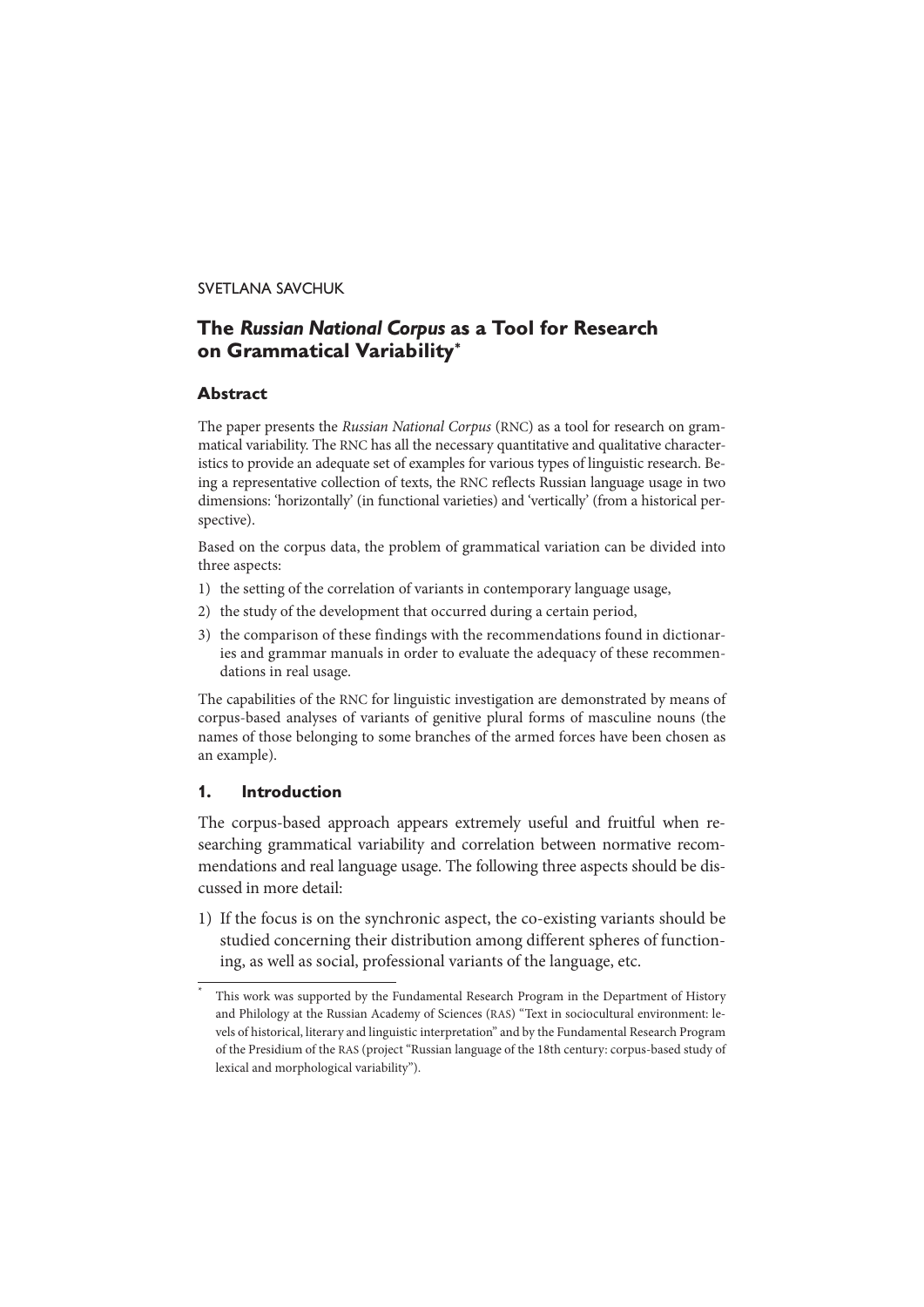- 2) When dealing with the problem in its diachronic aspect, some changes in usage, appearance and disappearance of the variants should be taken into consideration, as well as the changing of correlation between several variants, increasing and declining trends, and so on.
- 3) This aspect concerns the evaluation of the different variants with regard to a standard, or so-called 'codified norm' fixed in dictionaries and grammar manuals. A variant can be codified in the literary language or remain uncodified. There is a natural discrepancy: some variants can fluctuate over a long period of time while normative estimations of these variants change continually. Consequently, the evaluation of normative recommendations should also be regarded from synchronic and diachronic points of view, and in relation to real usage.

As far as statistical values are widely accepted as objective indicators of the current distribution of language phenomena, modern large text corpora seem to be a reliable tool for the research of linguistic norms and variation. Naturally, the reliability of this research depends on the parameters of the corpus: its capacity, coverage, and the linguistic information represented in it. The Russian National Corpus has all necessary quantitative and qualitative characteristics to provide an adequate set of examples for various types of linguistic research.

### **2. The Russian National Corpus: main parameters**

A large group of specialists from Moscow, St. Petersburg, Voronezh and other Russian university centers have been creating the Russian National Corpus (RNC) within the program of the Russian Academy of Sciences since 2003. Although the project is still in progress, the corpus is already being used for research and educational purposes.

The RNC meets all the requirements for large contemporary text corpora, such as:

- 1) Large size
- 2) Representativeness
- 3) Linguistic annotation
- 4) Query tools
- 1) As far as the size of the corpus is concerned, the RNC contains approx. 170 million tokens at present (as of 2009).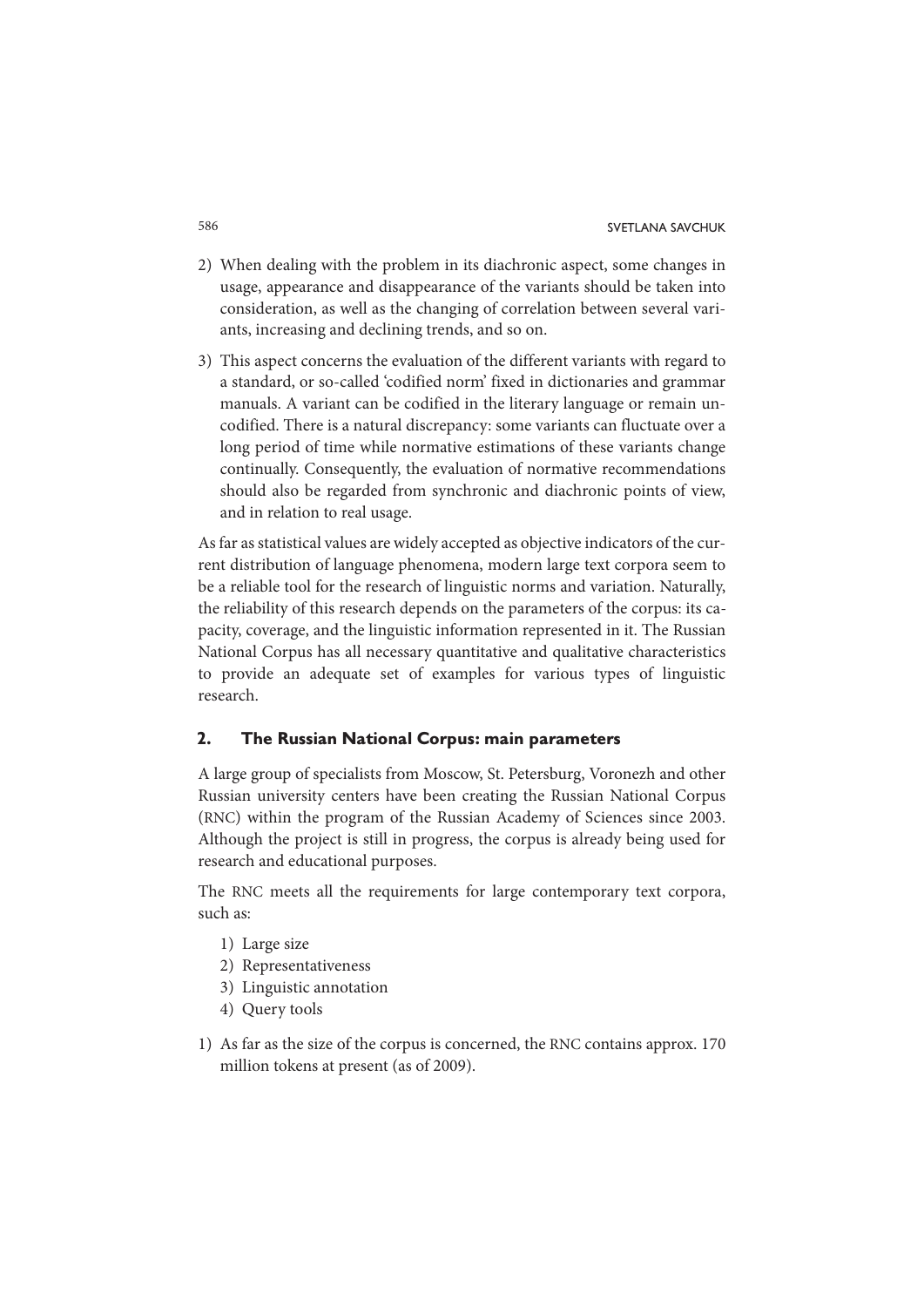- 2) The RNC is a representative corpus. It only includes complete texts of different language forms (spoken, written, and electronic) and of different functional spheres: fiction, journalism, memoirs, academic writing, administrative documents, religious texts, poetry, everyday dialogues, TVprogrammes, broadcasts, etc.
- 3) The RNC is an annotated corpus: all texts are supplied with different types of linguistic annotation.

Metatextual annotation refers to the text as a whole and includes information regarding the author's name, sex, age or date of birth, text characteristics (date of origin, functional sphere, text type, genre, domain), etc.

Morphological annotation is performed automatically by a parser developed for modern Russian texts and based on Zaliznyak's Grammatical dictionary of Russian (1977 / 2003). The morphological information consists of four groups of tags:

- a) Lexeme (the lemma and the part of speech to which it belongs);
- b) Grammatical features of the lexeme (e.g., gender for nouns and transitivity for verbs);
- c) Grammatical features of the word-form (e.g., case for nouns and number for verbs);
- d) Information concerning non-standard forms of the lemma, orthographic variations, etc.

Semantic annotation is performed automatically by 'Semmarkup', a software program by A. E. Poliakov which uses the semantic dictionary of the corpus. There are three groups of tags assigned to words:

- a) Class ('proper name', 'reflexive pronoun', etc.);
- b) Lexical and semantic features (thematic class of the lexeme, indications of causality or assessment, etc.);
- a) Derivational features ('diminutive', 'adjectival adverb', etc.).

As a result, most words in a text are tagged with a number of semantic and derivational parameters such as 'person', 'substance', 'space', 'diminutive', 'verbal noun', etc.

Sociological annotation is only specific to corpora of spoken language. It is assigned to different speakers' utterances and characterizes a word usage with regard to the sex and age of a speaker (if this information is available).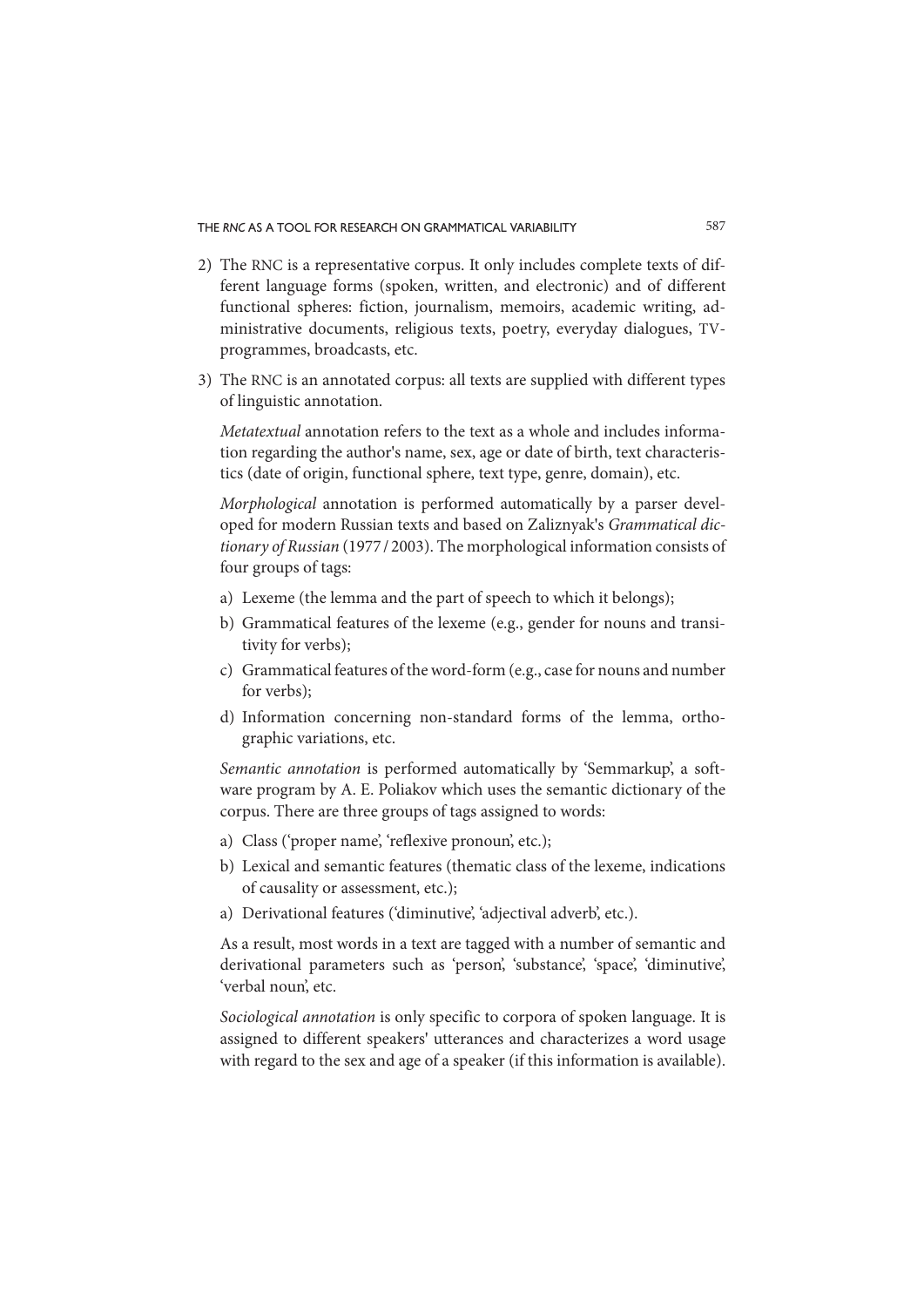Sociological annotation allows a user to create his / her own sub-corpora by various parameters or their combinations: by a speaker's sex, age, or year of birth (this option is only available for movie transcripts), etc.

Accentological annotation is used in the Accentological Corpus. According to this annotation, each word is supplied with stress marks making it possible to carry out different kinds of search requests and retrieve data concerning stressed or unstressed word-forms in combination with grammatical and semantic features.

4) The corpus is available for all users at the following site: http://ruscorpora.ru. The search system is provided by the 'Yandex' server. Users can create their own subcorpora based on particular metatextual parameters and then run queries for words, grammemes and semantic features in various combinations, receiving contexts as query results.

### **3. The Russian National Corpus: composition and capabilities in the research of variation**

The Russian National Corpus consists of the following subcorpora (as of 2009):

- Corpus of modern written texts (1950-2008): 97.4 million words
- Corpus of spoken language (1930-2008): 8.5 million words
- Corpus of written texts (18th century to the first half of the 20th century): 68 million words of which:
	- 26 million words are texts from the 19th century
	- 40 million words are texts from the first half of the 20th century
	- 2.6 million words are texts from the 18th century
- Poetry corpus: 3.2 million words
- Accentological corpus: 5.3 million words
- Dialect corpus: c. 200 000 tokens
- Parallel aligned corpus: c. 5.3 million words

Being a representative collection of texts, the RNC reflects Russian language usage in two dimensions: 'horizontally' (in functional varieties) and 'vertically' (from a historic perspective). Based on the corpus data, the problem of grammatical variation can be divided into three aspects: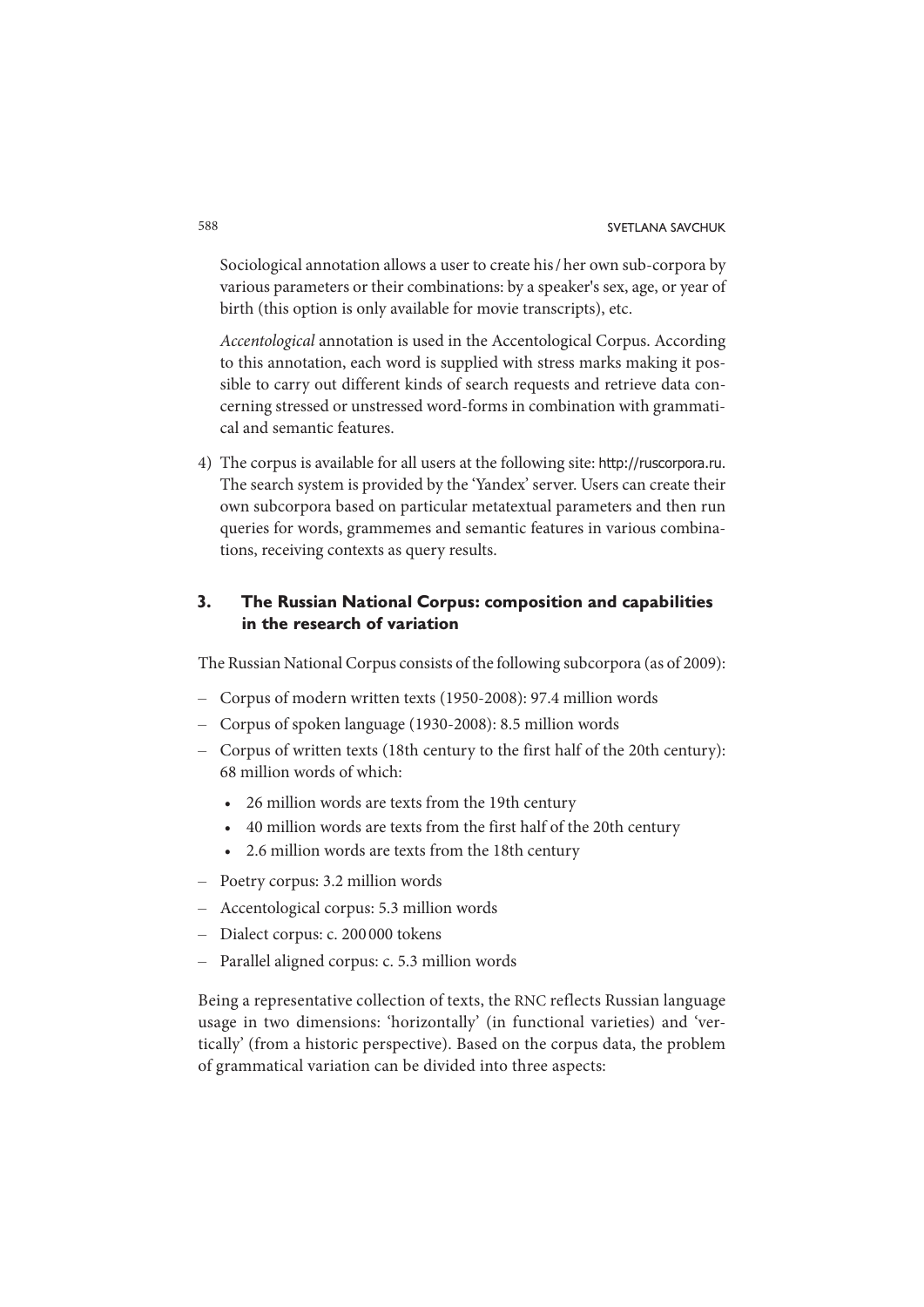THE *RNC* AS A TOOL FOR RESEARCH ON GRAMMATICAL VARIABILITY 589

- 1) the distribution of the correlation of variants in contemporary language usage;
- 2) the development of variants within a certain period;
- 3) the comparison of these findings with the recommendations of dictionaries and grammar manuals in order to evaluate the adequacy of these recommendations in real usage.

The capabilities of the RNC in linguistic investigations are demonstrated by two examples of corpus-based variant analyses of one of the 'weak points' of grammatical norm.

#### **4. A corpus-based study of variants of genitive plural forms**

### **4.1 Variants of genitive plural forms of masculine nouns**

In modern literary Russian there are three variants of genitive plural masculine endings:  $-v$ ,  $-ej$ , zero  $(-\emptyset)$ . The principle of selection, which was discovered by Jakobson (1956 / 1984: 135-140), has been adopted by grammarians and is used in grammatical descriptions: if there is a -Ø ending in the nominative singular, there is a non-zero ending in the genitive plural, and vice versa, a non-zero ending in the nominative singular involves a  $-\varnothing$  ending in the genitive plural.

According to this, generic forms with the ending -ov are standard for most masculine nouns with stems ending in a hard consonant or [j], and forms with the ending -ej are standard for masculine nouns with stem-final soft consonant or ж, ш (Shvedova (ed.) 1980: 498, Andrews 2001: 34). According to Zaliznyak (1967: 219), 97.3 % of masculine nouns have standard genitive plural forms with non-zero endings (Zaliznyak 1967: 219).

Genitive plural forms of masculine nouns with the  $-\varnothing$  ending are the exceptions to this rule because they have the same ending as nominative singular forms. According to Graudina (1976 / 2000), there are about 200 nouns with the -Ø ending in contemporary written and spoken language, which belong to several semantic groups:

1) Names of people as members of different associations – ethnic, military, political: gen. pl. грузин 'Georgians', бурят 'Buryats', румын 'Romanians'; гусар 'hussars' , драгун 'dragoons' , кадет 'Cadets' .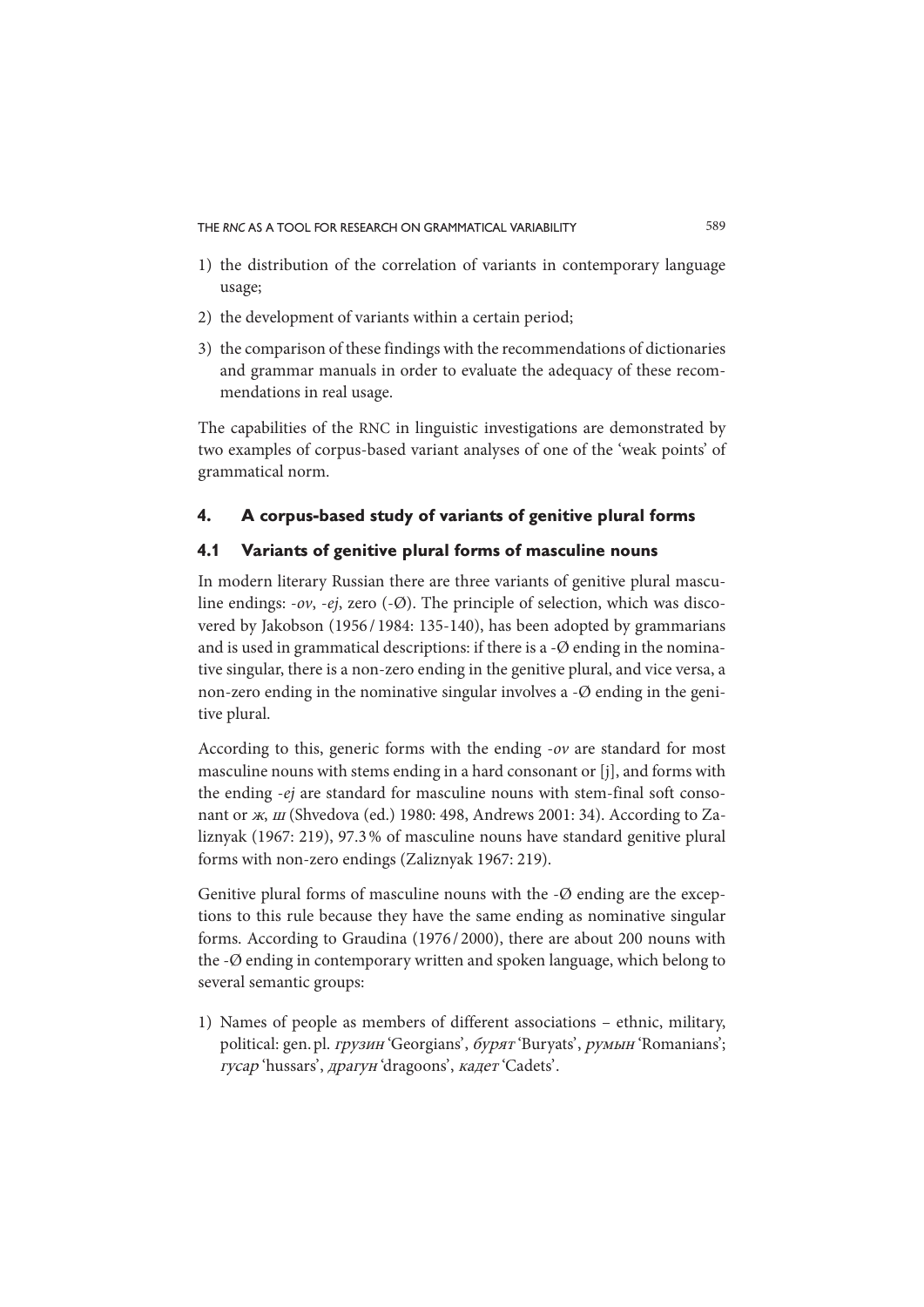- 2) Names of some paired items: gen. pl. чулок 'stockings' , ботинок 'boots' , брюк 'trousers' .
- 3) Names of some measurement units in combination with numerals: gen. pl. 300 грамм '300 grammes' , 40 мегабайт '40 megabytes' , 20 рентген '20 roentgens'.
- 4) Names of some fruit and vegetables: gen.pl. баклажан 'aubergines', помидор 'tomatoes', гранат 'pomegranates', апельсин 'oranges' (these forms are allowed as variants in colloquial speech).

The genitive plural of some nouns allows either the -ov or - $\emptyset$  ending: *грамм*ов and грамм-Ø, помидор-ов and помидор-Ø, кадет-ов and кадет-Ø, гардемарин-ов and гардемарин-Ø. This group is especially interesting for the study of variants because it includes words for which the process of variant competition is still in progress.

Contrary opinions exist on the correlation of variants in this 'weak point' of language norm. According to Markov (1992), genitive -ov forms have been gradually displacing -Ø forms since the 12th century and the process still is going on. According to another point of view, -Ø forms have become more active since the end of the 20th century and for this reason are considered to be the dominant variants in the observed group of nouns (Glovinskaya 2008).

The corpus-based study of the correlation of variants within the mentioned subgroups and hereafter within the whole group of nouns is likely to shed new light on the matter.

### **4.2 A corpus-based study of -***ov* **and -Ø variants of genitive plural forms**

As an example, the names of ranks belonging to some branches of the armed forces have been chosen because they form a finite list including 14 nouns. The variants of genitive plural forms of all these nouns were examined in written texts dating from four periods: the 18th century, the 19th century, and the first and the second half of the 20th century. Table 1 shows the total number of the relevant word-form and Table 2 demonstrates its frequency (items per million tokens).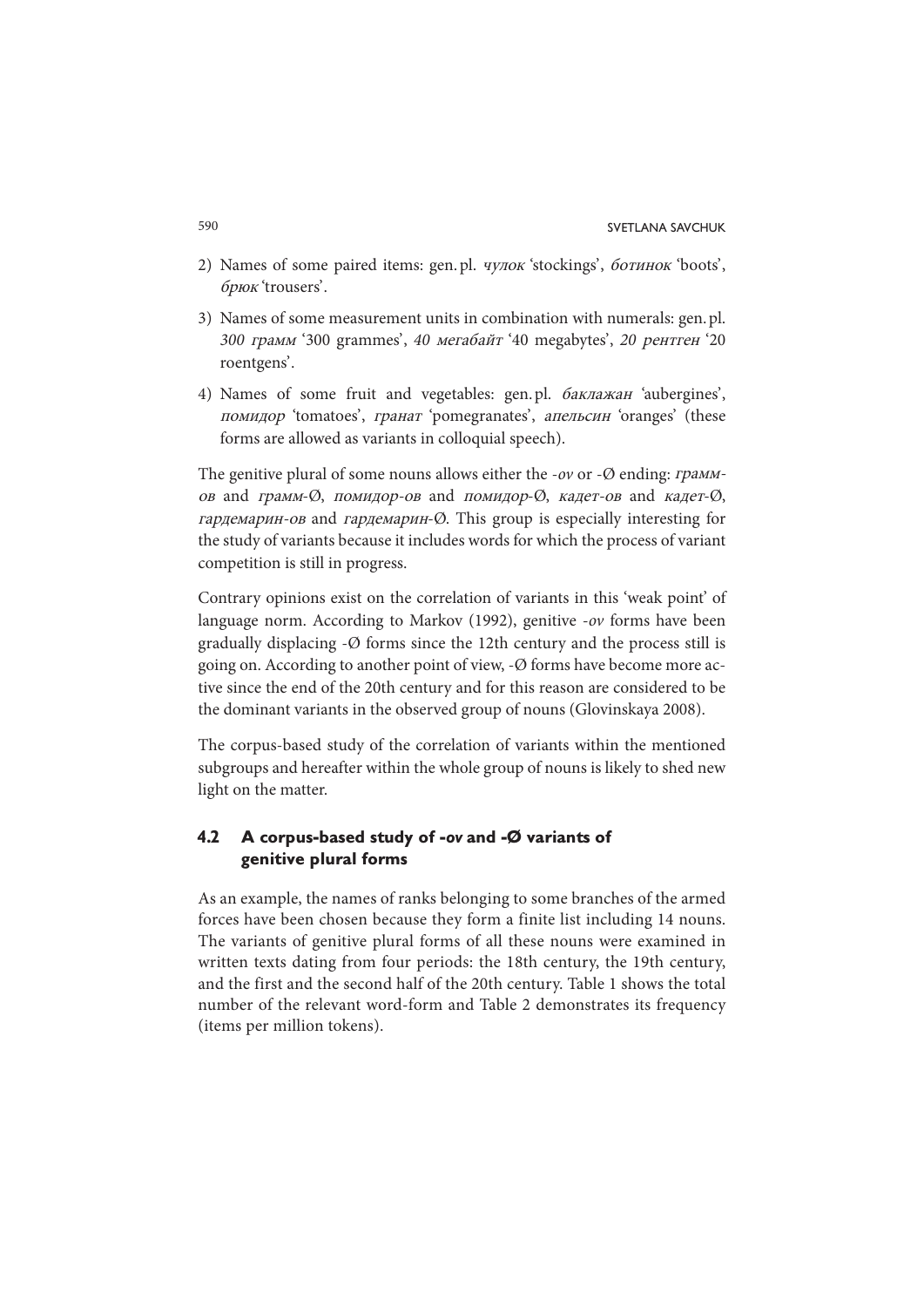THE RNC AS A TOOL FOR RESEARCH ON GRAMMATICAL VARIABILITY **591** 

| Gen.pl. variant           | 18th cent.       | 19th cent.     | 20th cent.<br>(1st half) | 20th cent.<br>(2nd half) |
|---------------------------|------------------|----------------|--------------------------|--------------------------|
| солдат 'soldier'          | 75               | >1000          | >2500                    | >4000                    |
| солдатов                  | $\mathbf{1}$     | 5              | 11                       | 6                        |
| партизан 'partisan'       | $\overline{0}$   | 7              | $>300$                   | >350                     |
| партизанов                | $\theta$         | 23             | 5                        | 4                        |
| рекрут 'recruit'          | 23               | 96             | 5                        | $\mathbf{1}$             |
| рекрутов                  | $\mathbf{1}$     | 26             | 20                       | 26                       |
| кадет1 'cadet' (military) | 1                | 40             | 54                       | 10                       |
| кадетов1                  | 8                | 9              | 13                       | 25                       |
| кадет2 'Cadet' (party)    | $\overline{0}$   | $\overline{0}$ | 18                       | 3                        |
| кадетов2                  | $\theta$         | $\theta$       | 193                      | 48                       |
| гренадер 'grenadier'      | 10               | 37             | 34                       | 9                        |
| гренадеров                | 1                | 22             | 33                       | 13                       |
| гардемарин 'midshipman'   | $\boldsymbol{0}$ | 1              | 13                       | $\overline{c}$           |
| гардемаринов              | $\theta$         | 15             | 10                       | 12                       |
| rycap 'hussar'            | 11               | 130            | 50                       | 23                       |
| гусаров                   | 1                | 38             | 15                       | 10                       |
| карабинер 'carabineer'    | 5                | $\overline{4}$ | $\overline{0}$           | $\boldsymbol{0}$         |
| карабинеров               | $\overline{2}$   | 6              | 7                        | 11                       |
| драгун 'dragoon'          | 6                | 79             | 38                       | 9                        |
| драгунов                  | $\boldsymbol{0}$ | 18             | 3                        | $\mathbf{1}$             |
| кирасир 'cuirassier'      | $\boldsymbol{0}$ | 20             | 30                       | $\mathbf{9}$             |
| кирасиров                 | $\boldsymbol{0}$ | 14             | 3                        | 7                        |
| улан 'uhlan'              | $\theta$         | 43             | 26                       | 7                        |
| уланов                    | $\theta$         | 27             | 5                        | 9                        |
| янычар 'janissary'        | 9                | 23             | 7                        | 14                       |
| янычаров                  | 1                | 2              | 5                        | $\overline{0}$           |
| peйтap'rider'             | $\overline{0}$   | $\overline{4}$ | $\overline{0}$           | 7                        |
| рейтаров                  | 0                | $\mathbf{1}$   | 2                        | 8                        |

Table 1: Total number of variants of gen. pl. word-forms in different subcorpora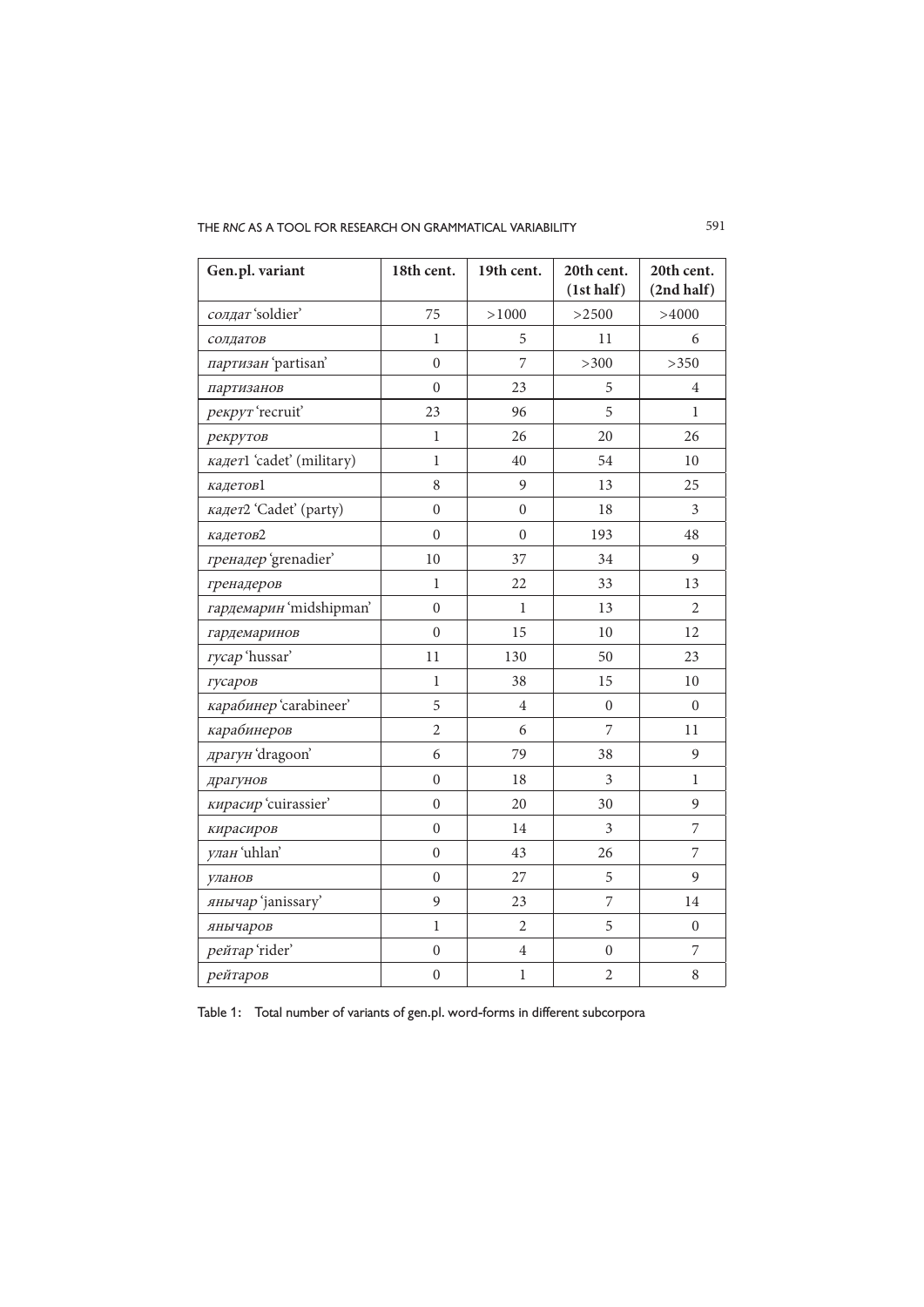#### 592 SVETLANA SAVCHUK

| Gen.pl. variant           | 18th cent.       | 19th cent. | 20th cent.<br>(1st half) | 20th cent.<br>(2nd half) |
|---------------------------|------------------|------------|--------------------------|--------------------------|
| солдат 'soldier'          | 28.8             | >38.5      | >62.5                    | >41.1                    |
| солдатов                  | 0.38             | 0.19       | 0.28                     | 0.06                     |
| партизан 'partisan'       | $\Omega$         | 0.27       | >7.5                     | >3.6                     |
| партизанов                | $\theta$         | 0.88       | 0.13                     | 0.04                     |
| рекрут 'recruit'          | 8.9              | 3.7        | 0.13                     | 0.01                     |
| рекрутов                  | 0.39             | 1          | 0.5                      | 0.27                     |
| кадет1 'cadet' (military) | 0.39             | 1.5        | 1.35                     | 0.1                      |
| кадетов1                  | 3.1              | 0.35       | 0.33                     | 0.26                     |
| кадет2 'Cadet' (party)    | $\Omega$         | $\theta$   | 0.45                     | 0.03                     |
| кадетов2                  | $\Omega$         | $\theta$   | 4.8                      | 0.49                     |
| гренадер 'grenadier'      | 3.8              | 1.42       | 0.85                     | 0.09                     |
| гренадеров                | 0.39             | 0.85       | 0.83                     | 0.13                     |
| гардемарин 'midshipman'   | $\overline{0}$   | 0.39       | 0.33                     | 0.02                     |
| гардемаринов              | $\Omega$         | 0.58       | 0.25                     | 0.12                     |
| rycap 'hussar'            | 4.2              | 5          | 1.25                     | 0.23                     |
| гусаров                   | 0.39             | 1.46       | 0.38                     | 0.1                      |
| карабинер 'carabineer'    | 1.9              | 0.15       | $\Omega$                 | $\Omega$                 |
| карабинеров               | 0.77             | 0.23       | 0.18                     | 0.1                      |
| драгун 'dragoon'          | 2.3              | 3.03       | 0.95                     | 0.09                     |
| драгунов                  | $\Omega$         | 0.69       | 0.08                     | 0.01                     |
| кирасир 'cuirassier'      | $\theta$         | 0.77       | 0.75                     | 0.09                     |
| кирасиров                 | $\Omega$         | 0.54       | 0.08                     | 0.07                     |
| улан 'uhlan'              | $\theta$         | 1.65       | 0.65                     | 0.07                     |
| уланов                    | $\mathbf{0}$     | 1.03       | 0.13                     | 0.09                     |
| янычар 'janissary'        | 4.2              | 0.88       | 0.18                     | 0.14                     |
| янычаров                  | 0.39             | 0.08       | 0.13                     | $\Omega$                 |
| peйrap'rider'             | $\overline{0}$   | 0.15       | $\Omega$                 | 0.07                     |
| рейтаров                  | $\boldsymbol{0}$ | 0.04       | 0.05                     | 0.08                     |

Table 2: Frequency (items per million tokens) of variants of gen. pl. word-forms in different subcorpora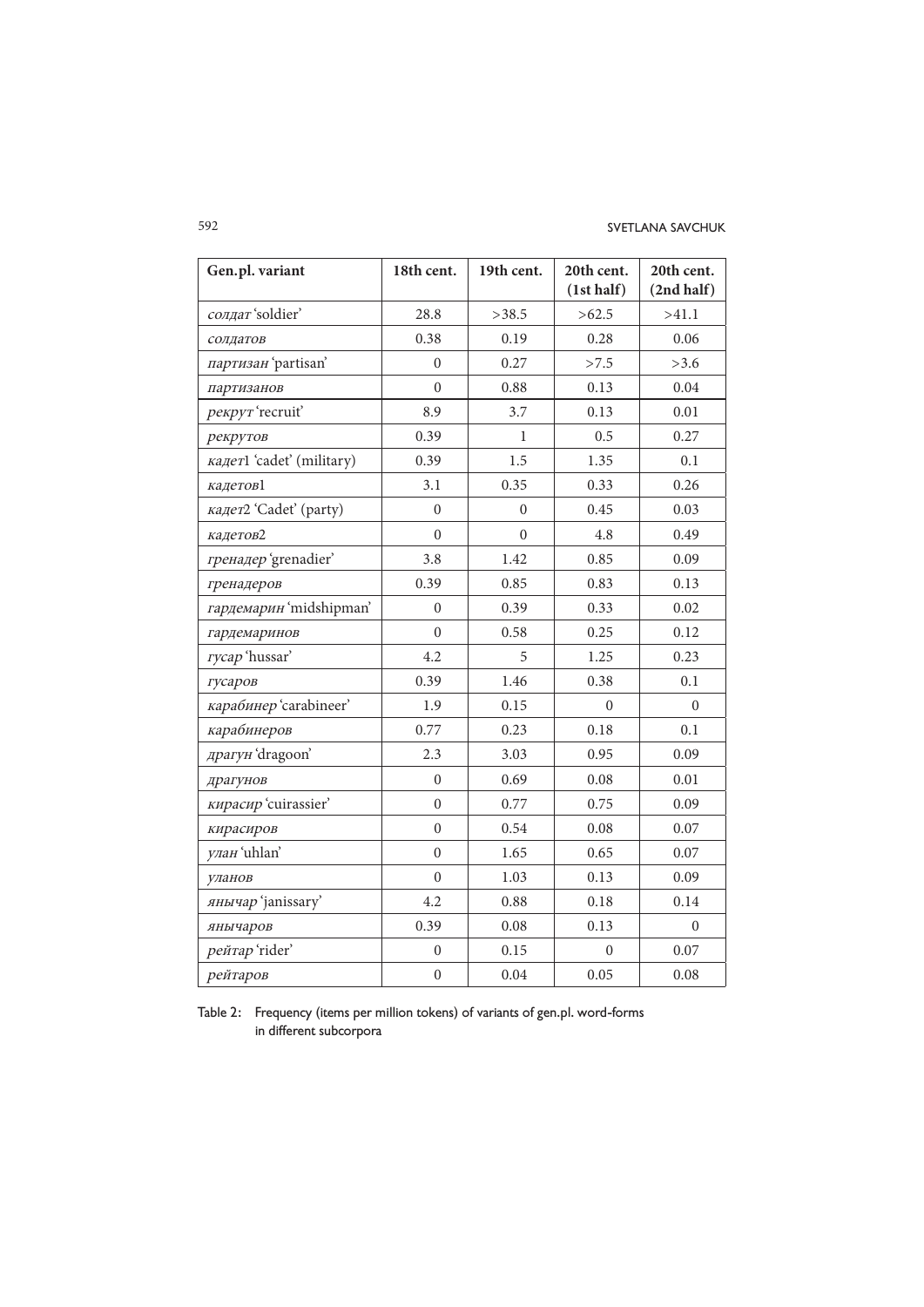The words on the above list (except солдат and партизан) are not frequent in modern texts and mainly belong to the passive vocabulary. The whole group can be subdivided into 3 subgroups according to the relation between -ov and -Ø variants of the genitive plural.

**Subgroup 1** only includes two frequently used words: cолдат 'soldier' and партизан 'partisan'. Each of them has only one codified variant with the  $-Ø$ ending. The variants with -ov (*солдатов*, *партизанов*) are sub-standard and mainly used in fiction for stylistic purposes.

Subgroup 2 includes the words *рекрут* 'recruit', кадет1 '(army) cadet', кадет2 'Constitutional Democrat, Cadet', гренадер 'grenadier', гардемарин 'midshipman', *гусар* 'hussar', *карабинер* 'carabineer'. The competition of variants has been continuing during the past three centuries, the process being especially active in the 20th century. The rates for each variant (defined as the ratio of the variants to the total number of genitive plural forms of each noun over different periods of time) are displayed in Figures 1 and 2.



Figure 1: Variant ratio of genitive plural forms with the -Ø ending of masculine nouns in Subgroup 2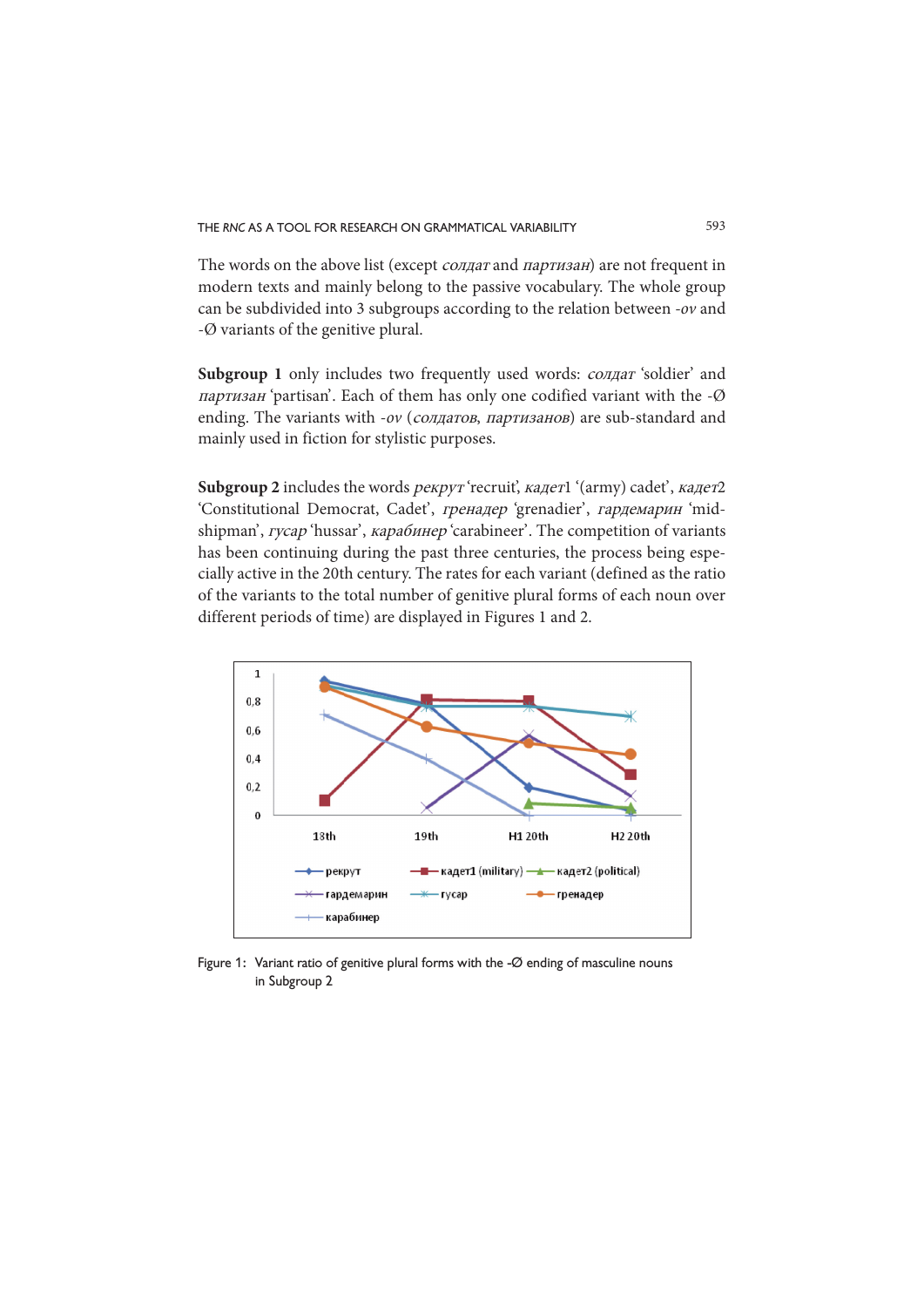

Figure 2: Variant ratio of genitive plural forms with the *-ov* ending of masculine nouns in Subgroup 2

As the diagrams show, the nouns in the second group have one point in common: the proportion of their variants with the -Ø ending dropped towards the end of the 20th century whilst the proportion of -ov variants increased.

Subgroup 3 includes the nouns драгун 'dragoon', кирасир 'cuirassier', улан 'uhlan', рейтар 'rider', янычар 'janissary'.



Figure 3: Variant ratio of genitive plural forms with the -Ø ending of masculine nouns in Subgroup 3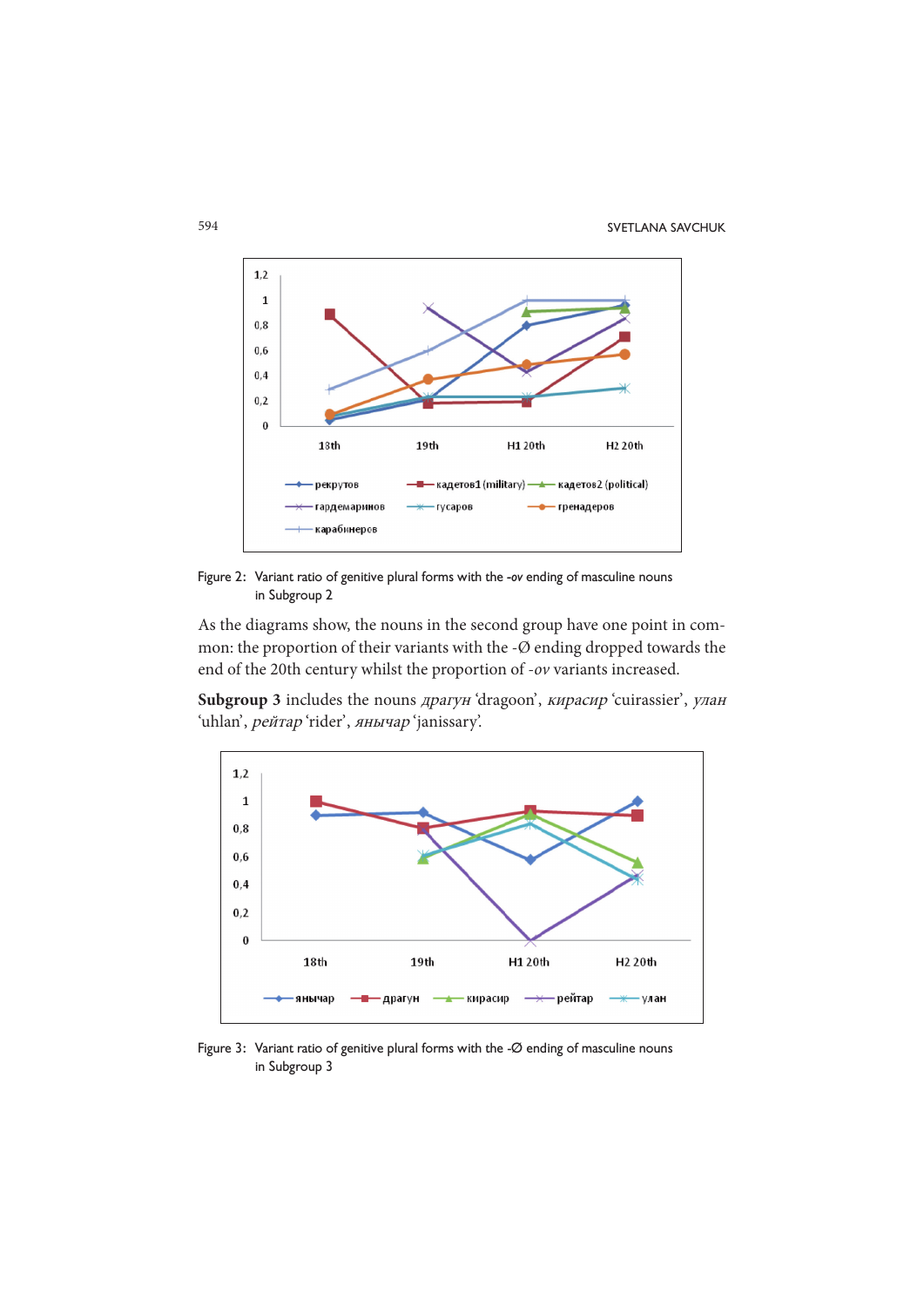

Figure 4: Variant ratio of genitive plural forms with the -*ov* ending of masculine nouns in Subgroup 3

On the whole, the nouns of the third subgroup are characterized by a lower rate of forms with the -ov ending and a higher rate of those with the -Ø ending. The quantitative relation between the two forms may be contrasting (as янычар – янычаров, драгун – драгунов) or may almost be equal (кирасир – кирасиров, улан – уланов). The second common peculiarity of nouns from Subgroup 3 (except for *рейтар* / *рейтаров*) is that the proportion of their variants with -Ø and -ov endings remains nearly static for the period under study.

The grammatical classification of the studied nouns based on the gen.pl. variants ratio and its dynamics correlates with their lexico-semantic classification. Subgroup 1 includes two nouns from the active vocabulary. The gen.pl. variant competition of the word солдат was resolved by the 18th century; of the word партизан, by the beginning of the 20th century. The word партизан was naturalized in Russian in the 18th century with the meaning 'a strong supporter of a party, cause, or person'; the genitive plural is formed with the -ov ending. In contemporary Russian this meaning is considered outdated. The second meaning ('a member of an armed group formed to fight secretly against an occupying force') arose during the Patriotic War against Napoleon in 1812 and became commonly used; its genitive plural word-form has the -Ø ending.

Subgroup 2 includes words that are relatively infrequent in comparison with previous periods, but which are not out of use in contemporary language. Some of them, for one reason or another, even became more common at the end of the 20th century. This applies, for instance, to the following words: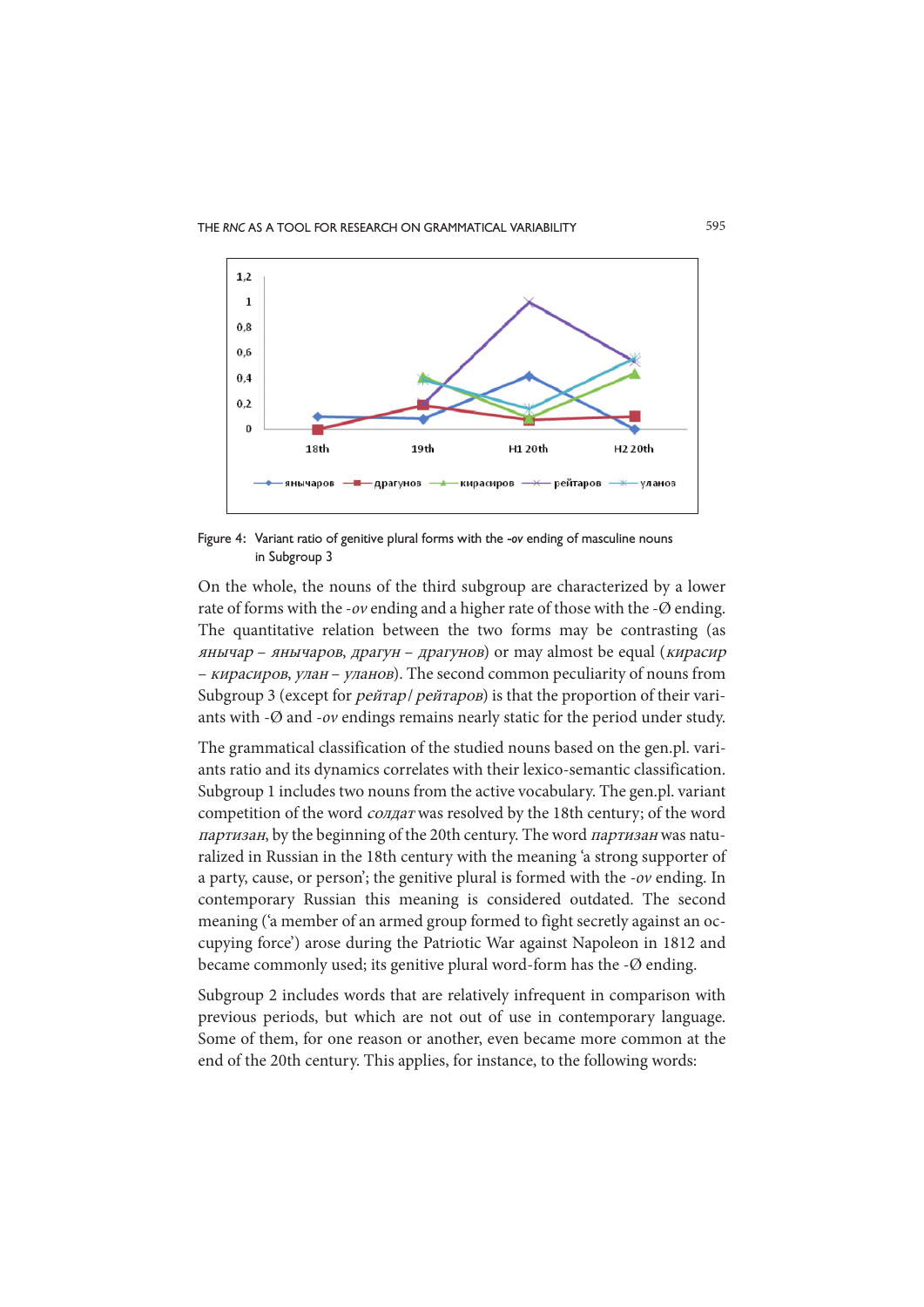- a) кадет1 (cadet) 'a pupil of a military middle school' (due to the reestablishment of cadet corps in Russia);
- b) кадет2 (Cadet) 'Constitutional Democrat' (from its abbreviated name for members of the Constitutional-Democratic Party founded in 1905)
- c) гардемарин 'midshipman' and гусар 'hussar' which have become heroes of literature and cinema ("Midshipmen, forward" by Svetlana Druzhinina, "Hussar Ballad" by Eldar Ryazanov, or "Squadron of Flying Hussars" by Stanislav Rostotsky are very popular films), and so on.

The predominant form of the genitive plural in this group is the -ov form although in the 18th century, forms with the -Ø ending were prevalent (except for the noun кадет). In current usage, we may observe some regularity: if the word becomes more common, or a new sense develops, or a very old sense is revived in new contexts, the variant with the -ov ending is used. An exception to this rule is the noun  $rycap$  'hussar': the - $\emptyset$  form is still prevailing nowadays, although the gap between the frequency ratios of the two variants has become smaller.

Subgroup 3 includes words referring to the passive vocabulary. They fell out of use in the first half of the 20th century because the corresponding military branches were reorganized. Now these words are only used in historical contexts. A dictionary should be consulted when using these obsolete words that is why the preference of  $-\varnothing$  variants within this group remains rather constant during the whole period.

#### **4.3 Corpus data vs. normative recommendations**

Normative recommendations differ in different publications. The most authoritative sources are as follows:

Rozental' (1952 / 1977): Practical stylistics of Russian – -Ø variant for all nouns is recommended.

Graudina et al. (1976/2004): Stylistic Dictionary of Variants –  $\varphi$  variant for гардемарины, гренадеры, рейтары, солдаты, уланы and semantic rules of variant choice for the other words. The form кадет must be used for 'pupils of a military middle school', but кадетов when referring to 'members of the Constitutional Democratic Party'; and the forms драгун, кирасир, янычар with collective nouns – 'detachment', 'brigade', 'squadron', etc., but драгунов, кирасиров, янычаров when referring to individuals.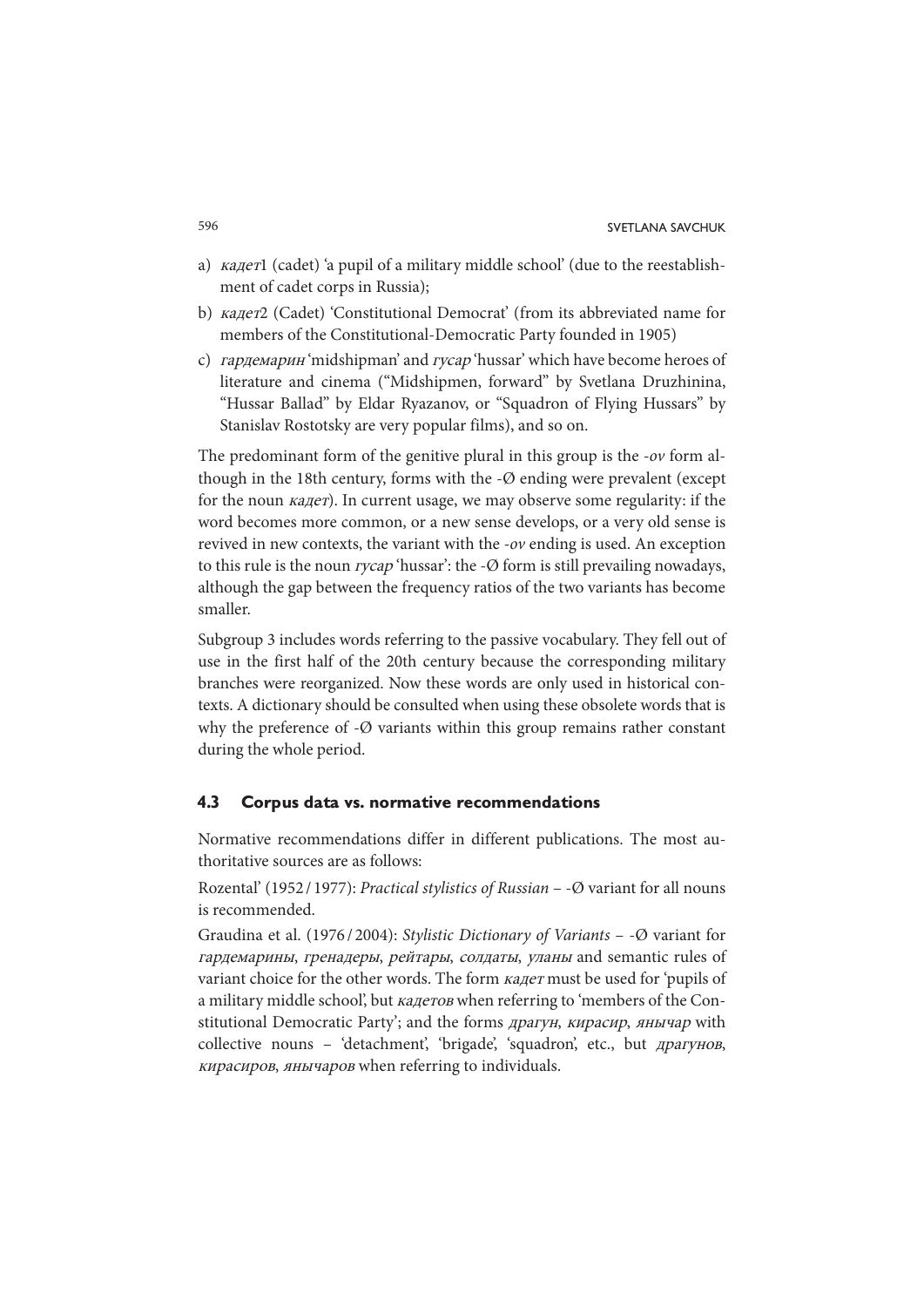Zaliznyak (1977 / 2003): Grammatical Dictionary of Russian; Yes'kova (1994): Short Dictionary of grammar difficulties – for subgroup 1, only the variant with the -Ø ending is recommended. For subgroups 2 and 3, both variants are acceptable.

As can be seen from the corpus data, a slight expansion of the inflection -ov can be observed within the investigated group of nouns since the 18th century. This inflection is perceived as dominant for genitive plural forms of masculine nouns with stems ending in a hard consonant, which in turn leads to the unification of the plural case paradigm, in which masculine forms with the -ov ending are distinguished from all other forms with the -Ø ending (feminine, neutral, pluralia tantum).

Against the background of these data, the recommendations for the -Ø variant by Rozental' (1952 / 1977) and Graudina et al. (1976 / 2004) seem to be out of date: they are not supported by current usage and the corpus data. The semantic differentiation between 'collective' and 'individual' meaning seems to be too narrow, thus the underlying rules relying on them were violated as early as the 18th and 19th centuries, e.g., "[...] сам же взял с собою [...] суздальских шестьдесят гренадеров, сто мушкетеров, [...] и тридцать шесть воронежских драгун" (Suvorov 1786), "Миних послал вперед к Яссам Кантемира с трехтысячным отрядом волохов, драгунов и гусар, а сам следовал за ним"(Kostomarov 1862-1875).

As can be seen from the above, the permissive remark in Zaliznyak's Grammatical Dictionary (1977/2003) is most acceptable for contemporary normative manuals and grammar books. According to Zaliznyak, the variant with the -ov ending is generally recommended whilst the variant ending with -Ø is regarded as an option and appropriate, for instance, in archaized speech.

For more examples for using the Russian National Corpus as a tool for research on grammatical variability see Savchuk (2007), Savchuk / Grishina (2008), Kiseleva et al. (eds.) (2009).

#### **5. Conclusions**

The corpus approach for the study of variants in synchronic and diachronic aspects enables us to carry out a qualitative and quantitative analysis of units and constructions; to reveal trends in the relation between competing variants; to trace the development of new phenomena, and to amend lexicological descriptions and normative recommendations.